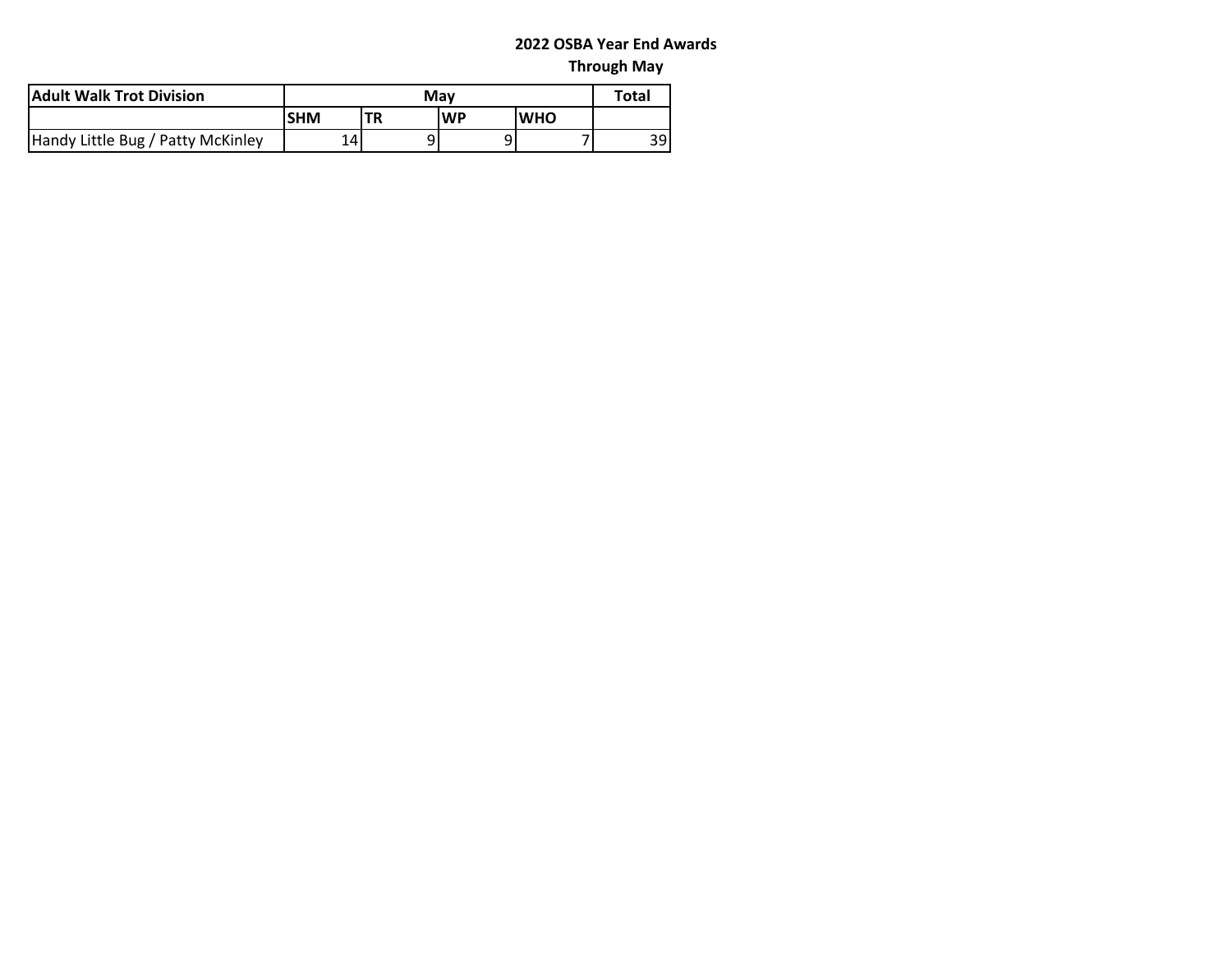| <b>Amateur Divison</b>                         |               |            | Mav          |      |            |             |            |           |            |            |              |
|------------------------------------------------|---------------|------------|--------------|------|------------|-------------|------------|-----------|------------|------------|--------------|
|                                                | <b>IMares</b> | <b>SHM</b> | <b>IESHM</b> | IHUS | <b>HSE</b> | <b>HSDR</b> | <b>ITR</b> | <b>WP</b> | <b>WHO</b> | <b>WDR</b> | <b>Total</b> |
| Will She Be Dynamic / Brianne Mathews          |               |            | 13           |      | 15         |             | 10         |           | ᆂᆂ         |            | 1261         |
| <b>PS Kats Rusty Zipper / Kaleigh Courtock</b> | 161           |            | 20           |      |            |             |            | 10        |            |            | 101          |
| One Last Good Thing / Rachel Formica           |               |            |              |      |            |             |            |           |            |            | 39           |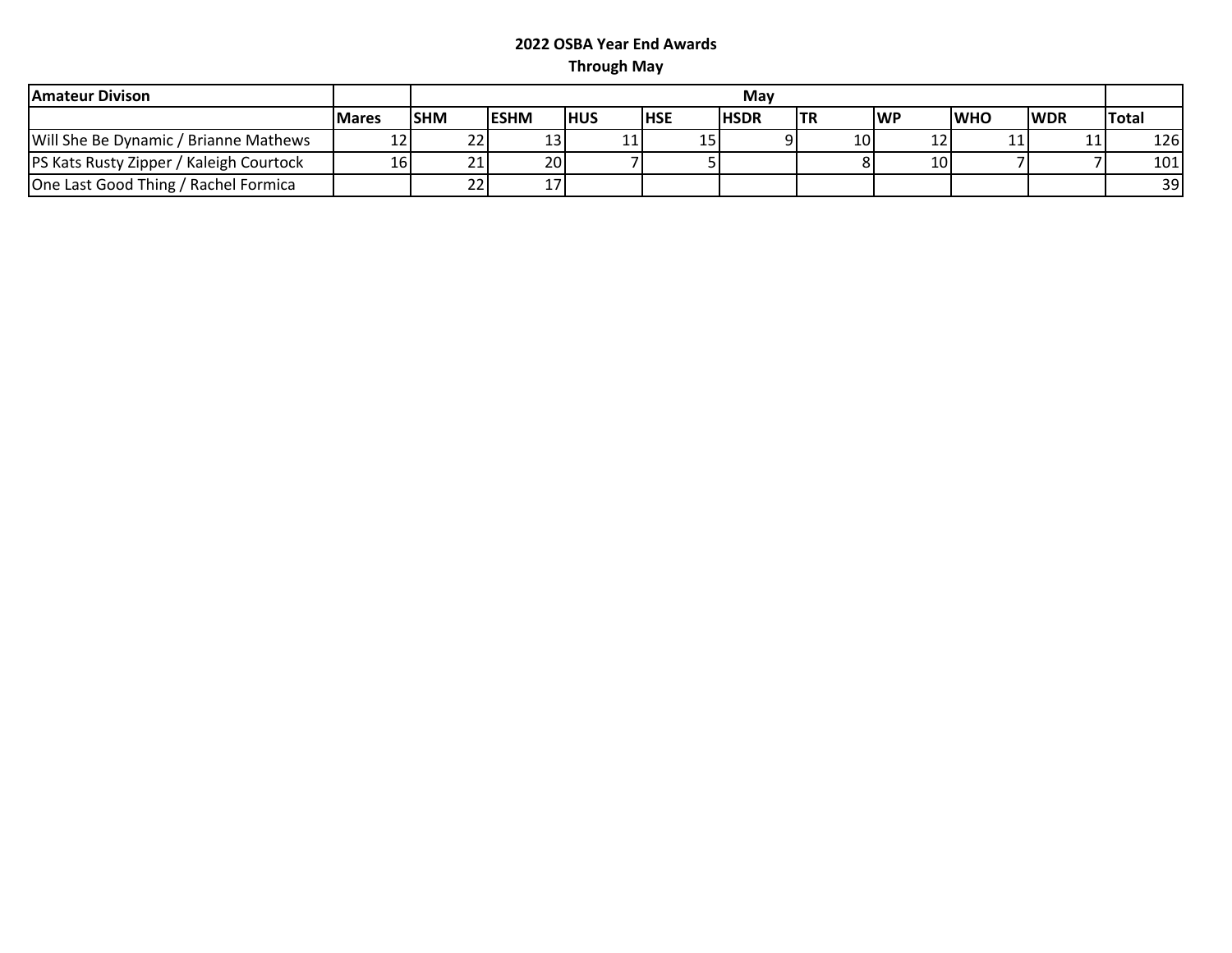| <b>Select Amateur Division</b>      |            | Mav          |             |            |              |     |     |            |                 |              |  |
|-------------------------------------|------------|--------------|-------------|------------|--------------|-----|-----|------------|-----------------|--------------|--|
|                                     | <b>SHM</b> | <b>IESHM</b> | <b>IHUS</b> | <b>HSE</b> | <b>IHSDR</b> | ltr | lWP | <b>WHO</b> | <b>IWDR</b>     | <b>Total</b> |  |
| Sheza Royal Norfleet / Heather Nigg | 11         | 12           |             |            |              | 11  |     | 10         | 10              | 97           |  |
| CD Mr Legs / Brenda Alliman         | 11         | 10           |             | 13         |              | 13  | ᆠᆠ  | 10         |                 | 90           |  |
| MLG Kiss My Luck /Gail Grabovich    |            |              |             |            |              |     |     |            | 10 <sub>l</sub> | 57I          |  |
| Kat Man Do / Nancy Heink            |            |              |             |            |              |     |     |            |                 | ΟI           |  |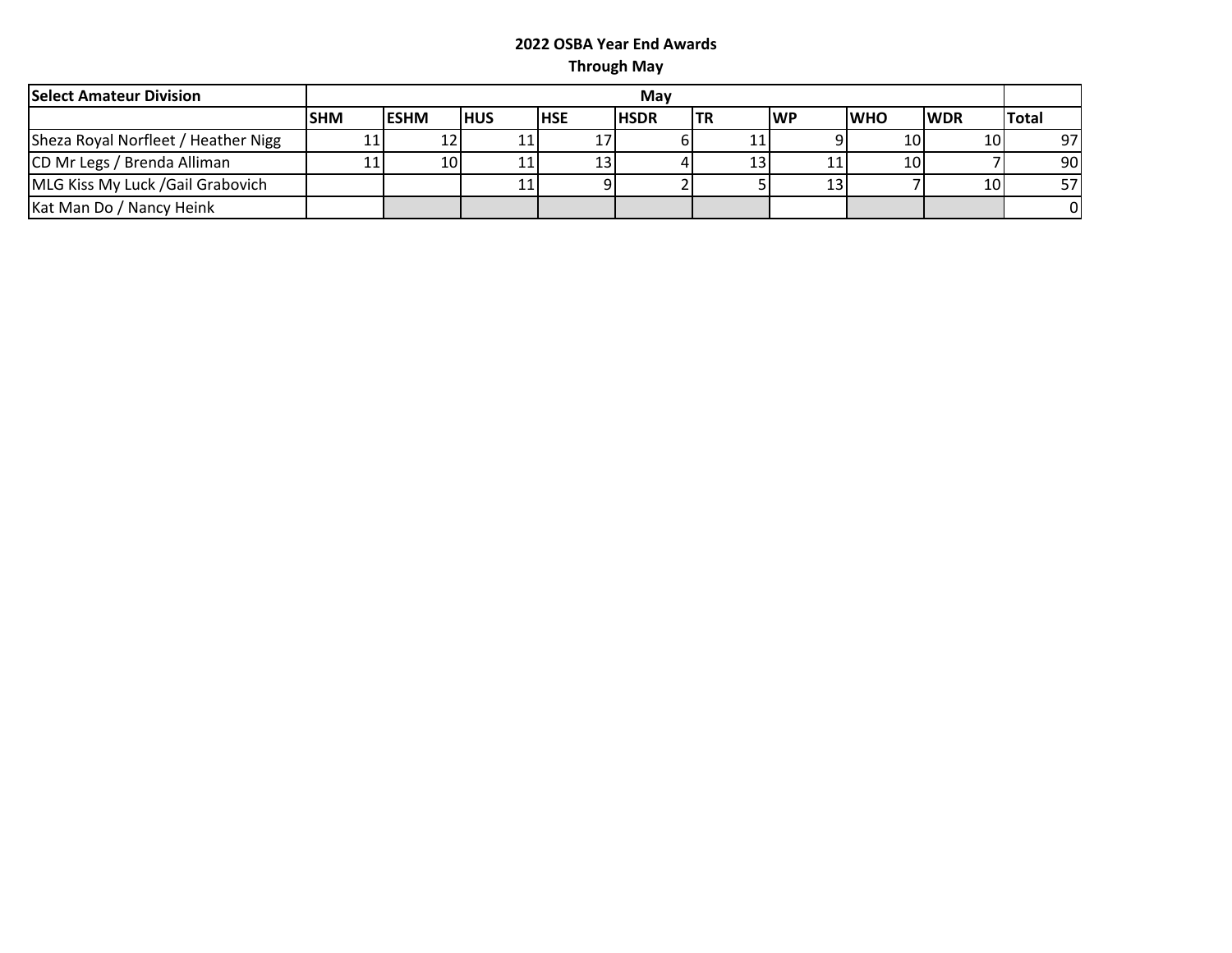| lBuckskin Bred Division | Mav          | <b>Total</b> |    |
|-------------------------|--------------|--------------|----|
|                         | <b>Mares</b> |              |    |
| Honey Cash My Chex      |              |              | 20 |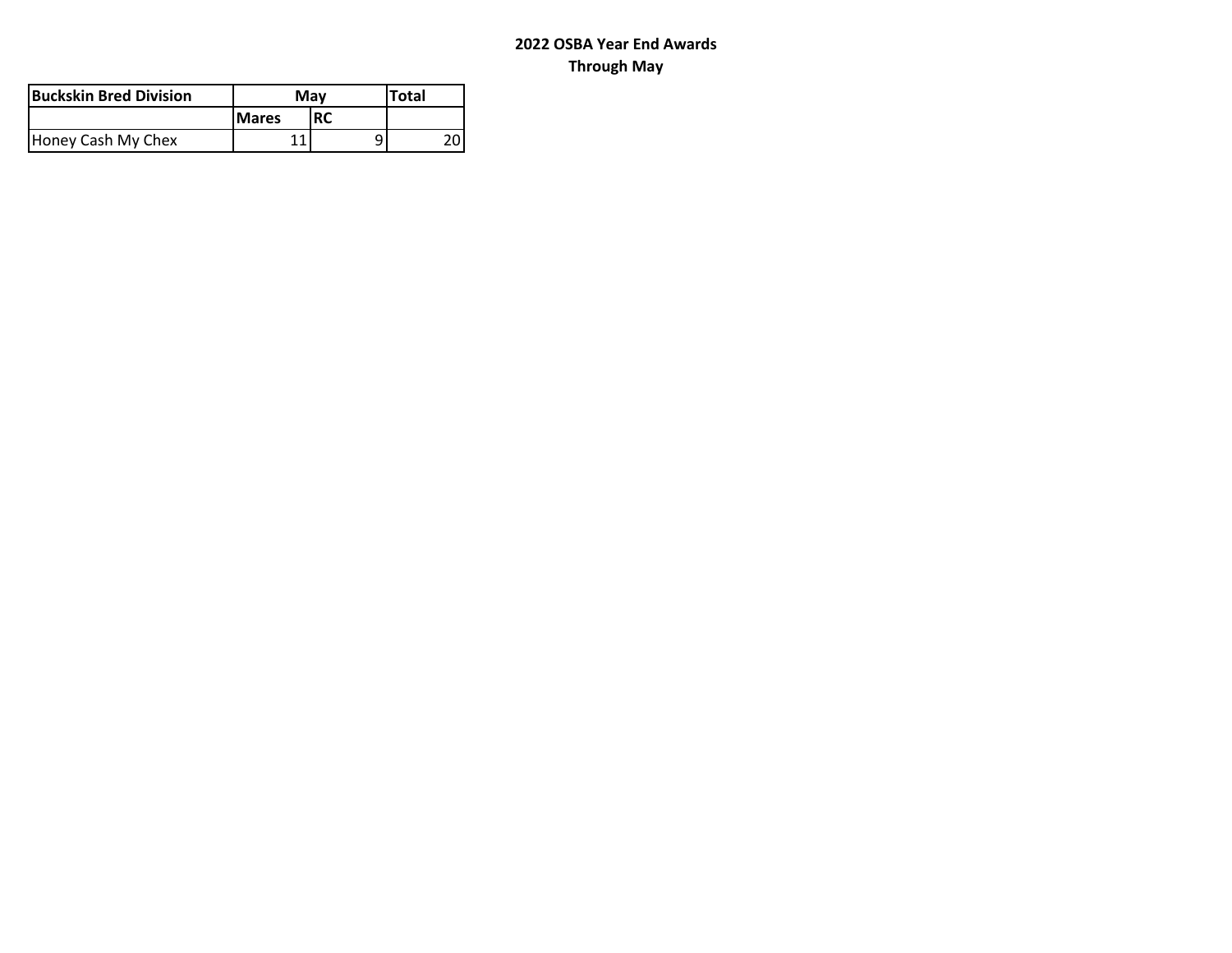| <b>Open Division</b> | May |         |                      |                 |        |               |             |     |       |              |            |              |
|----------------------|-----|---------|----------------------|-----------------|--------|---------------|-------------|-----|-------|--------------|------------|--------------|
|                      | IDF | Y mares | <b>Aged mare YLL</b> |                 | Jr HUS | <b>Sr HUS</b> | <b>HSDR</b> | ltr | Jr WP | <b>Sr WP</b> | <b>WDR</b> | <b>Total</b> |
| Will She Be Dynamic  | 13  |         |                      |                 |        | 11            |             |     |       |              | 12         | <b>70</b>    |
| Mightty Fine Mouse   |     |         |                      | 10 <sup>1</sup> |        |               |             |     |       |              |            | 19           |
| MLG Kiss My Luck     |     |         |                      |                 |        |               |             |     |       |              |            | 18           |
| Whodunit At the Bar  | 141 |         |                      |                 |        |               |             |     |       |              |            | 14           |
| Im the Real Dill     |     |         |                      |                 |        |               |             |     |       |              |            |              |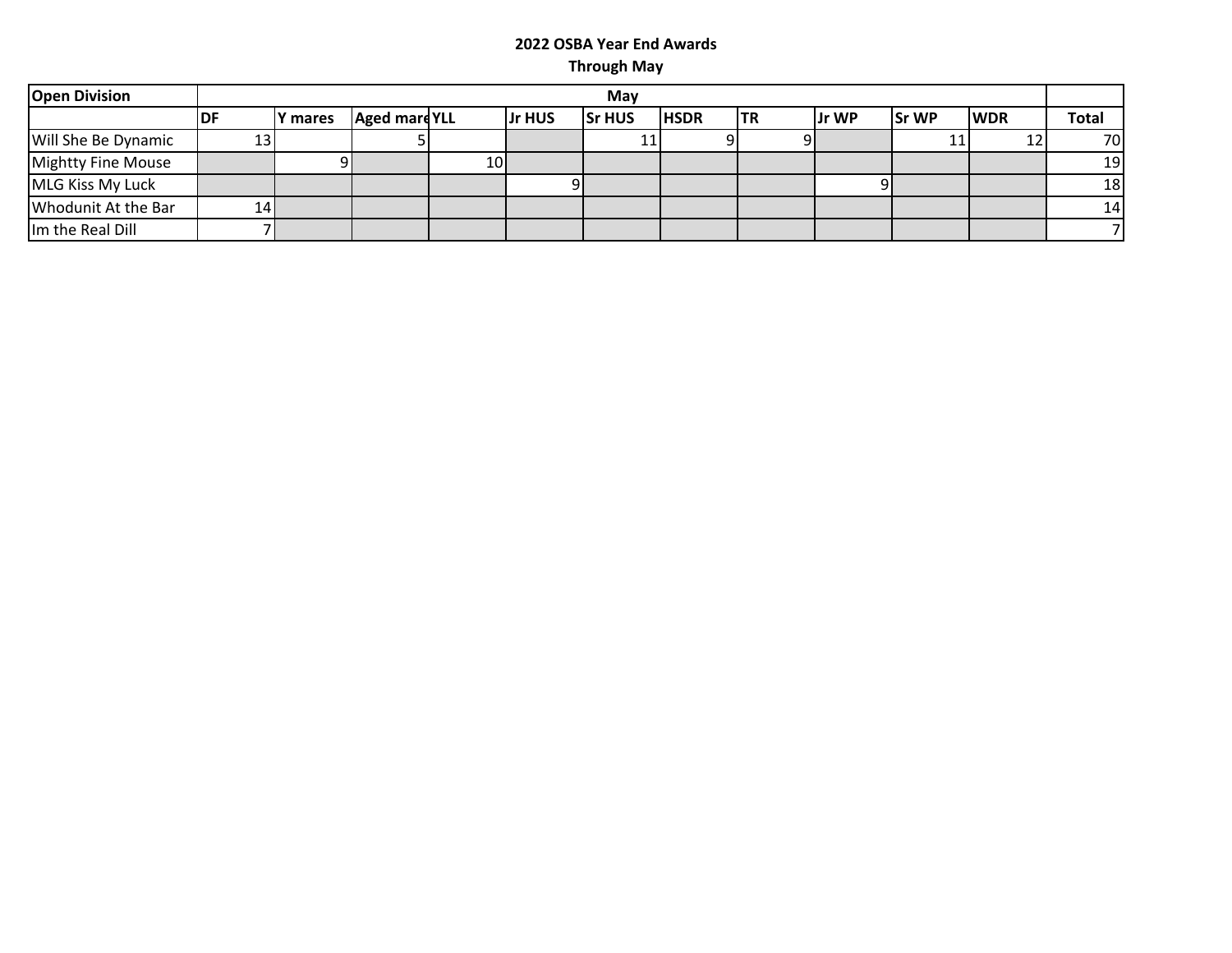| <b>Ranch Division</b> |              | Mav      |        |          |    |  |  |  |  |  |
|-----------------------|--------------|----------|--------|----------|----|--|--|--|--|--|
|                       | <b>Trail</b> | Pleasure | Riding | Conform. |    |  |  |  |  |  |
| Gettin Done           | 12           | 15       | 12     | 18       | 57 |  |  |  |  |  |
| One Last Good Thing   |              | 16       | 15     | 14       | 54 |  |  |  |  |  |
| Bar None Rap          |              | 13       | 16     |          | 29 |  |  |  |  |  |
| Im the Real Dill      |              |          |        | 14       | 14 |  |  |  |  |  |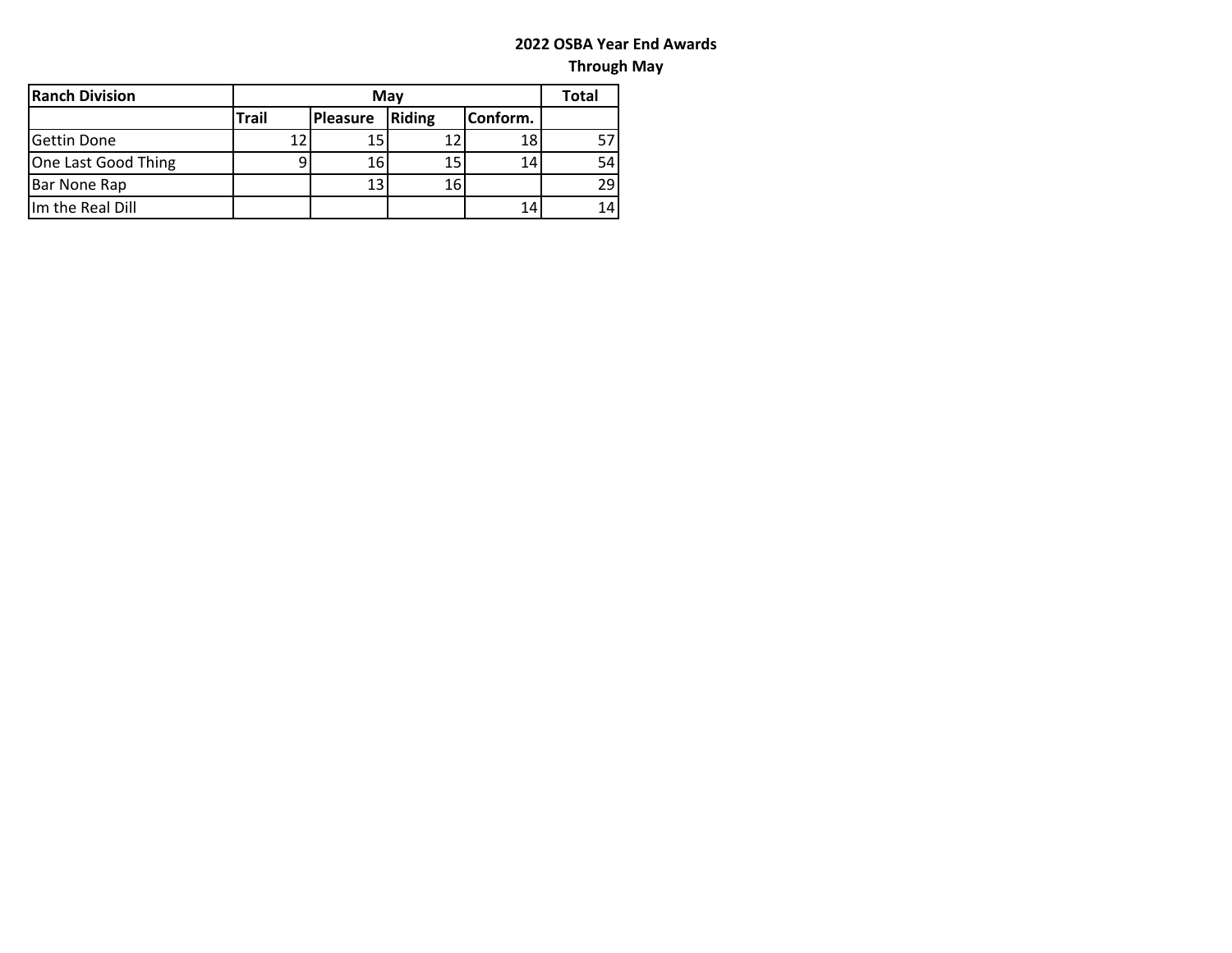| <b>Youth Division</b>                 |                 | May         |             |            |            |                 |    |           |            |            |     |  |
|---------------------------------------|-----------------|-------------|-------------|------------|------------|-----------------|----|-----------|------------|------------|-----|--|
|                                       | <b>Geldings</b> | <b>WSHM</b> | <b>ESHM</b> | <b>HUS</b> | <b>HSE</b> | <b>HSDR</b>     | ΤR | <b>WP</b> | <b>WHO</b> | <b>WDR</b> |     |  |
| Willy the One / Addison Schliesser    |                 | 24          | 14          |            | 19         | <b>18</b>       |    |           | 14         |            | 153 |  |
| Midnite Review / Makenna Schliesser   |                 | Ίb          |             |            |            |                 | 23 |           | 21         |            | 130 |  |
| Bar Invitation / Kendra Courtock      |                 |             | 16          |            |            |                 |    |           |            |            | 75  |  |
| Bad Girls Gotta Gun / Kayla Thomas    |                 |             |             | 10I        |            | 10 <sub>1</sub> |    |           | 13         | 10 I       | 62  |  |
| Sunday Dun / Lauren Montgomery        |                 |             |             |            |            |                 |    |           |            |            | 11  |  |
| Who Dun It At the Bar / Bella Compton |                 |             |             |            |            |                 |    |           |            |            |     |  |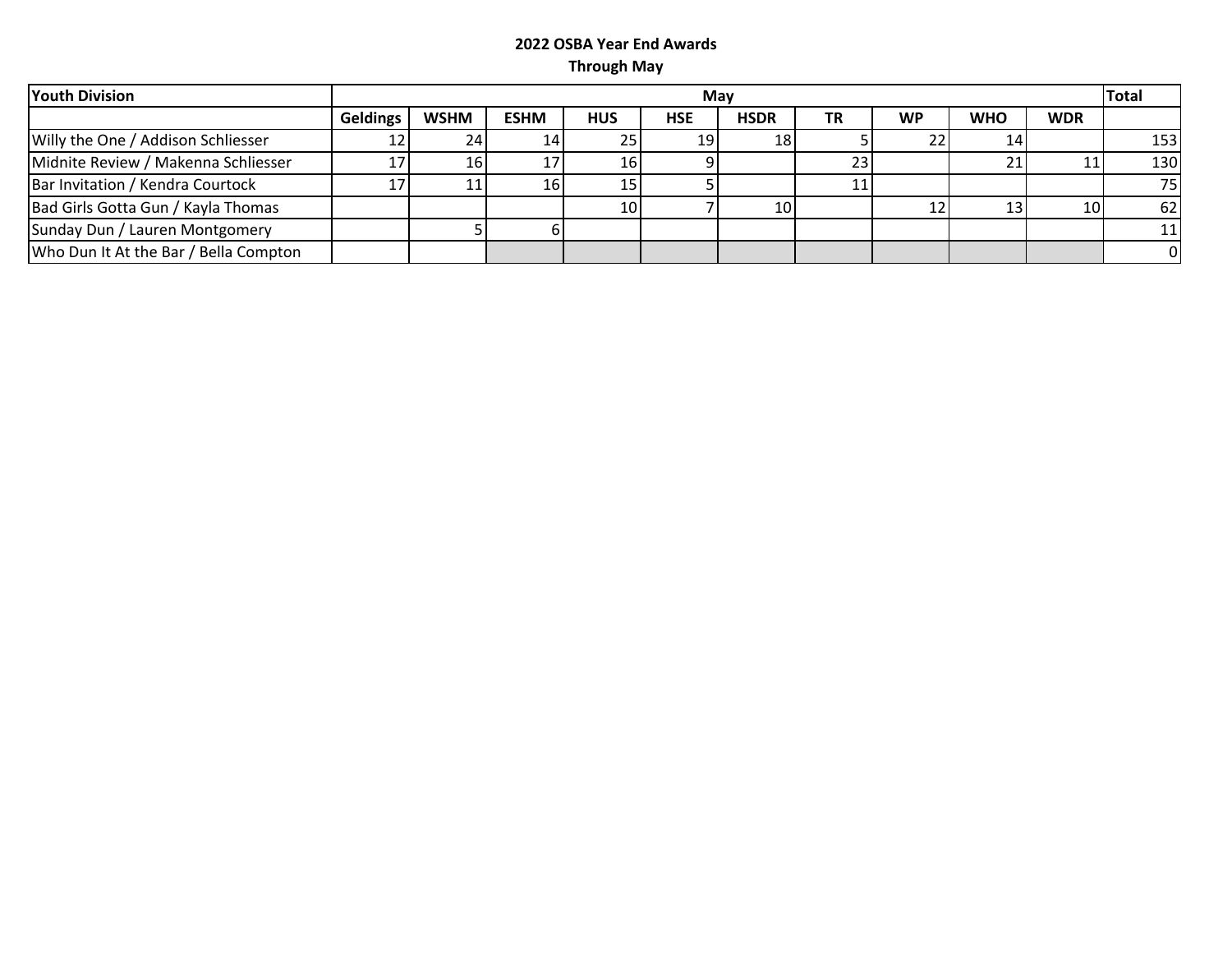| <b>Youth Walk Trot Divsion</b> |             | Mav        |             |    |    |              |    |  |  |  |  |
|--------------------------------|-------------|------------|-------------|----|----|--------------|----|--|--|--|--|
|                                | <b>WSHM</b> | <b>HUS</b> | <b>IWHO</b> | BR | PB | <b>Total</b> |    |  |  |  |  |
| Bar None Rap / Cutter Baker    |             |            |             | Q  | Q  |              | 36 |  |  |  |  |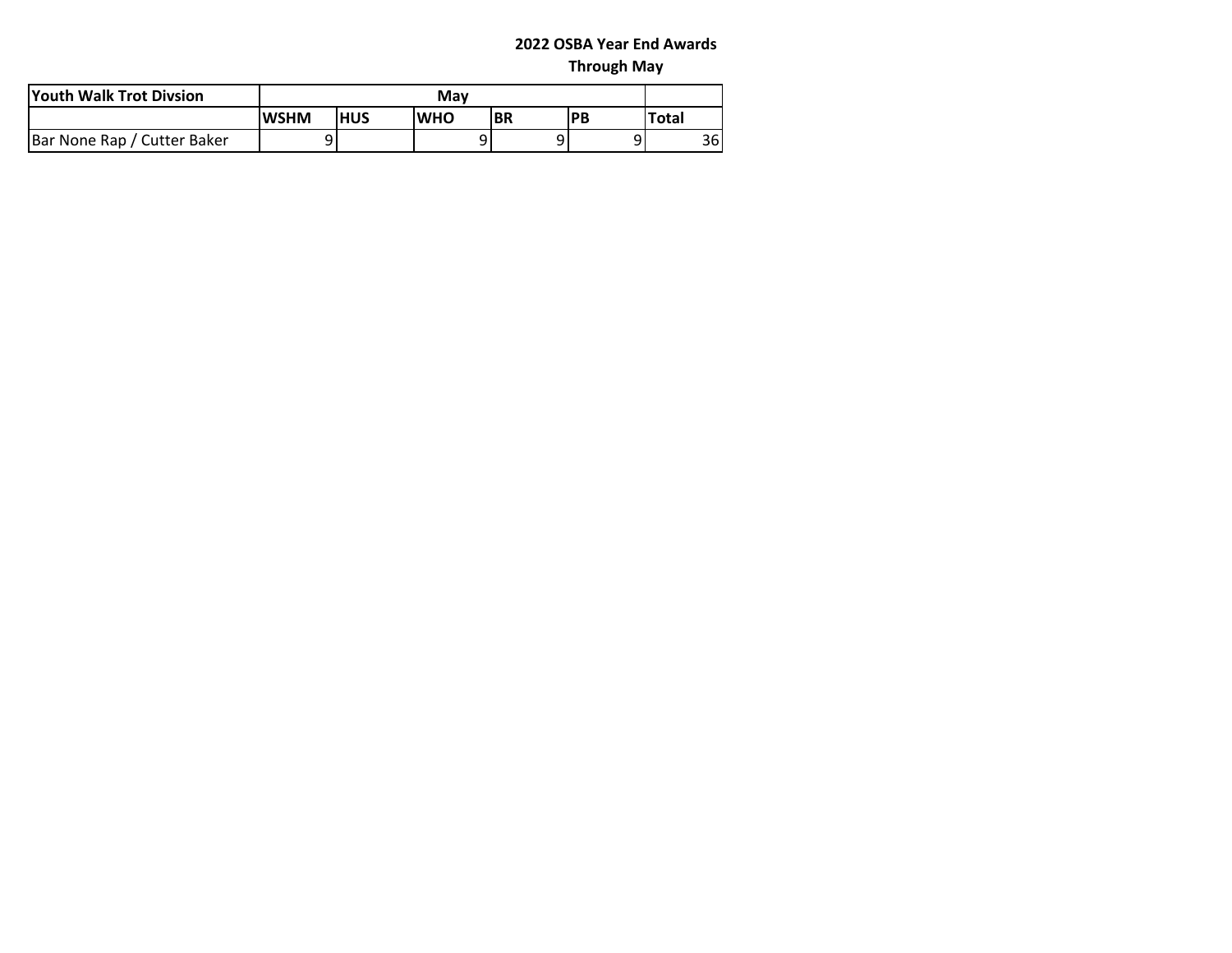| Deb Mathews Leadline            | <b>IMav</b> | lJune | <b>Total</b> |
|---------------------------------|-------------|-------|--------------|
| Im The Real Dill / Denver Wentz |             |       |              |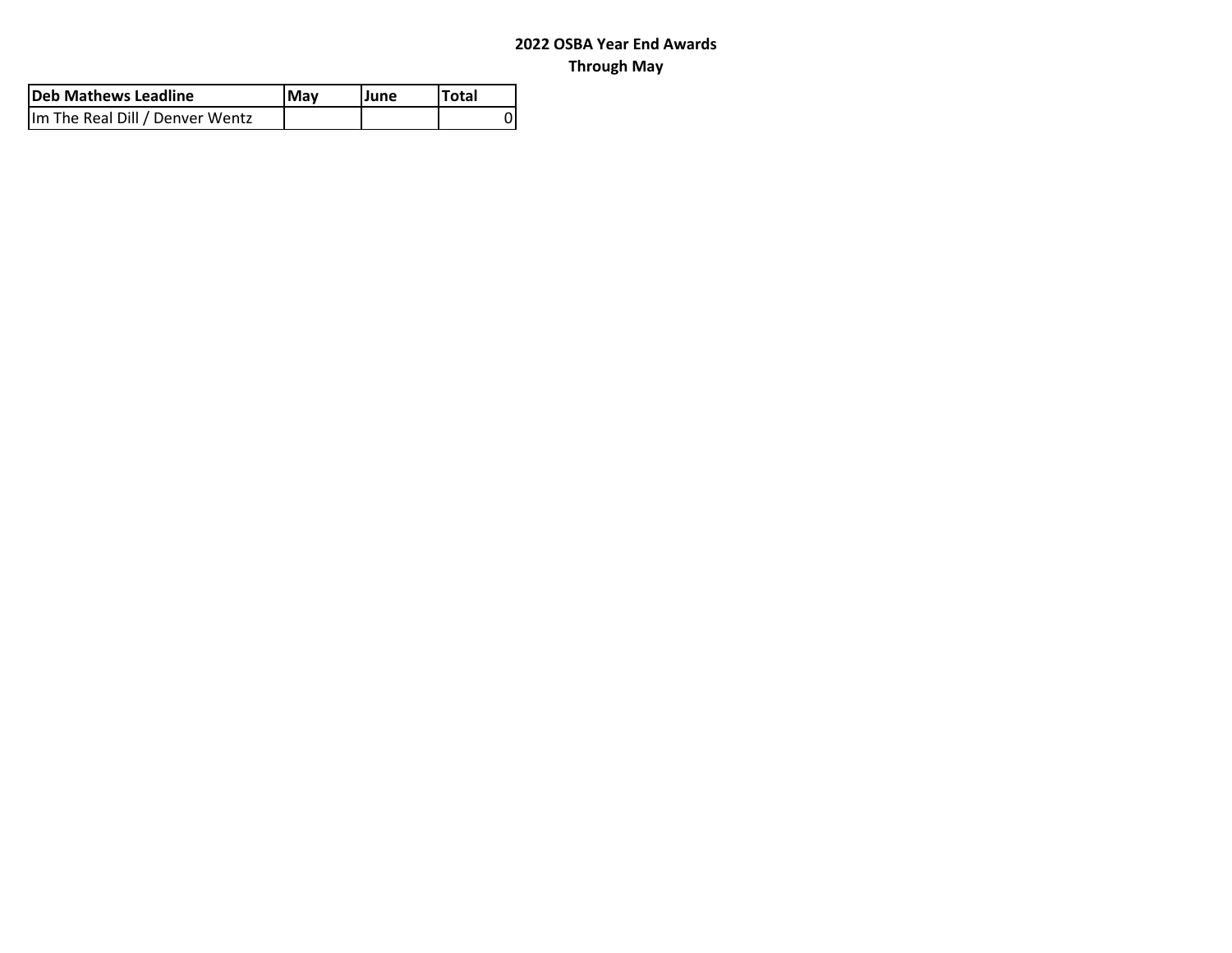| <b>George Anders Halter</b> |                    | May |  |                              |  |              |  |  |  |  |
|-----------------------------|--------------------|-----|--|------------------------------|--|--------------|--|--|--|--|
|                             | Y geldings Y mares |     |  | 2YO mares Aged mare BB Mares |  | <b>Total</b> |  |  |  |  |
| Pacin Extreme Brass         |                    |     |  |                              |  |              |  |  |  |  |
| Western Dreamin             |                    |     |  |                              |  |              |  |  |  |  |
| <b>Bachelor in Therapy</b>  | հ                  |     |  |                              |  | 6            |  |  |  |  |
| Honey Cash My Chex          |                    |     |  |                              |  |              |  |  |  |  |
| <b>Mightty Fine Mouse</b>   |                    |     |  |                              |  | 4            |  |  |  |  |
| JT Ima Mousy Cowgirl        |                    |     |  |                              |  |              |  |  |  |  |
| Sheza Royal Norfleet        |                    |     |  |                              |  |              |  |  |  |  |
| Will She Be Dynamic         |                    |     |  |                              |  |              |  |  |  |  |